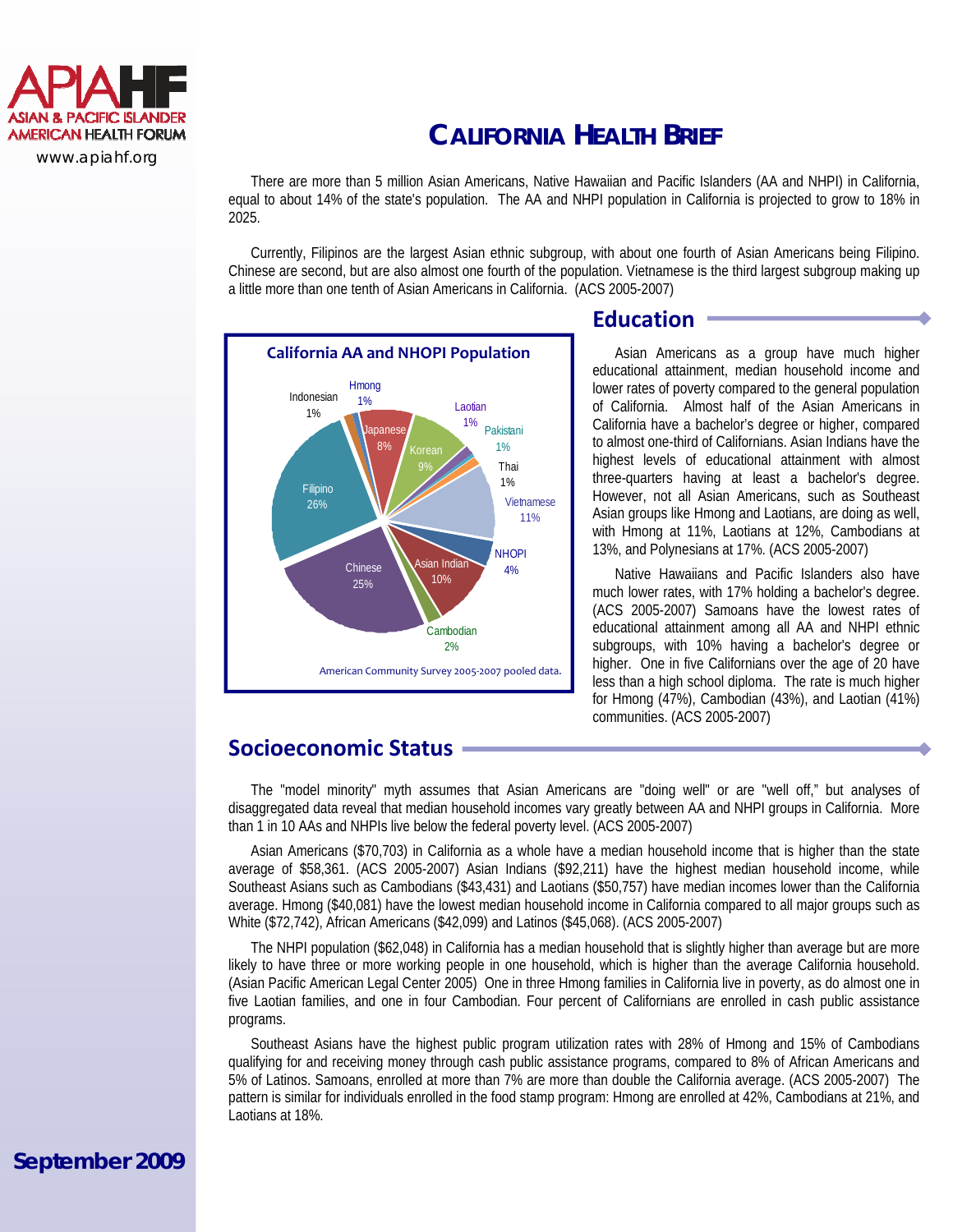

## **Health Coverage**

 More than one in six AAs and one in four NHPIs are uninsured and even more are underinsured.

 In California, Asian Americans (12%) as a group have higher rates of uninsured than Whites (7%) and African Americans (11%). Latinos (23%) have the highest rate of uninsured. Koreans (31%) have the highest rate of being uninsured among all Californians. (CHIS 2007)

 Public programs such as Medi-Cal and the Healthy Families Program also play an important role in reducing the uninsured rate in AA and NHPI communities. Many AAs and NHPIs are insured through public programs, with about 13% enrolled in Medi-Cal. More than 25% of Vietnamese are enrolled in Medi-Cal, much higher than the state average of about 16%. (CHIS 2007) Individuals who are uninsured are more likely to lack a usual source of care. (Williams 2002) Koreans and Filipinos are most likely to be without a stable source of care with nearly 17% reporting having no usual source of care.

# **Health Disparities**

### **Cancer**

Cancer is a prevalent health issue in AA and NHPI communities. According to the American Cancer Society, AAs are the only ethnic group in California with cancer as the leading cause of death.

 Asian Americans also face higher rates of liver cancer. Laotians are 12 times more likely to be diagnosed with liver cancer than Whites and Cambodian and Vietnamese are 7 and 8 times more likely respectively.

 For the NHPI population there is very limited data, but what data does exist show that Native Hawaiian women are more likely to get lung, breast, pancreatic, stomach, liver, and cervical cancer than White women. In addition, Samoan men are 8 times more likely to get liver cancer and 5 times more likely to get stomach cancer than White men.

 Asian Americans are less likely to get preventive screenings for breast, cervical and colorectal cancer. One in four Asian American women ages 18-65 in California has not had a Pap test in the last 3 years, compared to only about one in ten of Whites. About half of all Asian Americans ages 50-80 are overdue for colorectal cancer screenings.

 The most common cancers in male AAs and NHPIs are lung, prostate, and colorectal. Koreans have greater diagnosis rates for stomach cancer than other groups. For all females except for Laotians, breast cancer is the most common form of cancer. Lung, colorectal, uterine, and cervical cancers are also very prevalent in these populations. South Asians have a higher incidence of ovarian cancer than all other groups. (American Cancer Society 2009)

|                | Chinese          | Filipino                        | Pacific Islander | South Asian                    | Vietnamese              |  |  |  |  |  |
|----------------|------------------|---------------------------------|------------------|--------------------------------|-------------------------|--|--|--|--|--|
| 1              | Prostate         | Prostate                        | Prostate         | Prostate                       | Lung                    |  |  |  |  |  |
|                | 1856             | 2063                            | 149              | 431                            | 529                     |  |  |  |  |  |
| $\overline{2}$ | Lung             | Lung                            | Lung             | Colon and Rectum               | Liver                   |  |  |  |  |  |
|                | 1174             | 1210                            | 78               | 130                            | 470                     |  |  |  |  |  |
| 3              | Colon and Rectum | Colon and Rectum                | Colon and Rectum | Lung                           | Prostate                |  |  |  |  |  |
|                | 1113             | 849                             | 52               | 112                            | 419                     |  |  |  |  |  |
| 4              | Liver<br>556     | Non-Hodgkins<br>lymphoma<br>362 | Stomach<br>25    | Non-Hodgkins<br>lymphoma<br>98 | Colon and Rectum<br>299 |  |  |  |  |  |
| 5              | Stomach          | Liver                           | Liver            | Bladder                        | Stomach                 |  |  |  |  |  |
|                | 380              | 287                             | 22               | 77                             | 163                     |  |  |  |  |  |

#### Five Most Common Cancers and Numbers of New Cases by Sex and Detailed Race/Ethnicity, CA, 2001‐2005 (Male)

Five Most Common Cancers and Numbers of New Cases by Sex and Detailed Race/Ethnicity, CA, 2001‐2005 (Female)

|                | Chinese                        | Filipino                                 | Pacific Islander       | South Asian            | Vietnamese                 |
|----------------|--------------------------------|------------------------------------------|------------------------|------------------------|----------------------------|
| $\mathbf{1}$   | <b>Breast</b><br>2.250         | <b>Breast</b><br>2.972                   | <b>Breast</b><br>210   | <b>Breast</b><br>526   | <b>Breast</b><br>693       |
| $\overline{2}$ | 1.064                          | Colon and Rectum Colon and Rectum<br>814 | <b>Uterus</b><br>95    | Colon and Rectum<br>94 | Lung<br>300                |
| 3              | Lung<br>865                    | Lung<br>669                              | Lung<br>52             | Ovary<br>82            | Colon and<br>Rectum<br>296 |
| 4              | <b>Uterus</b><br>364           | <b>Uterus</b><br>601                     | Colon and Rectum<br>51 | <b>Uterus</b><br>81    | Thyroid<br>185             |
| 5              | Non-Hodgkin<br>lymphoma<br>275 | Thyroid<br>509                           | Cervix<br>28           | Thyroid<br>76          | Cervix<br>138              |

Source: "California: Cancer Facts & Figures, 2009" American Cancer Society & California Cancer Registry, 2009.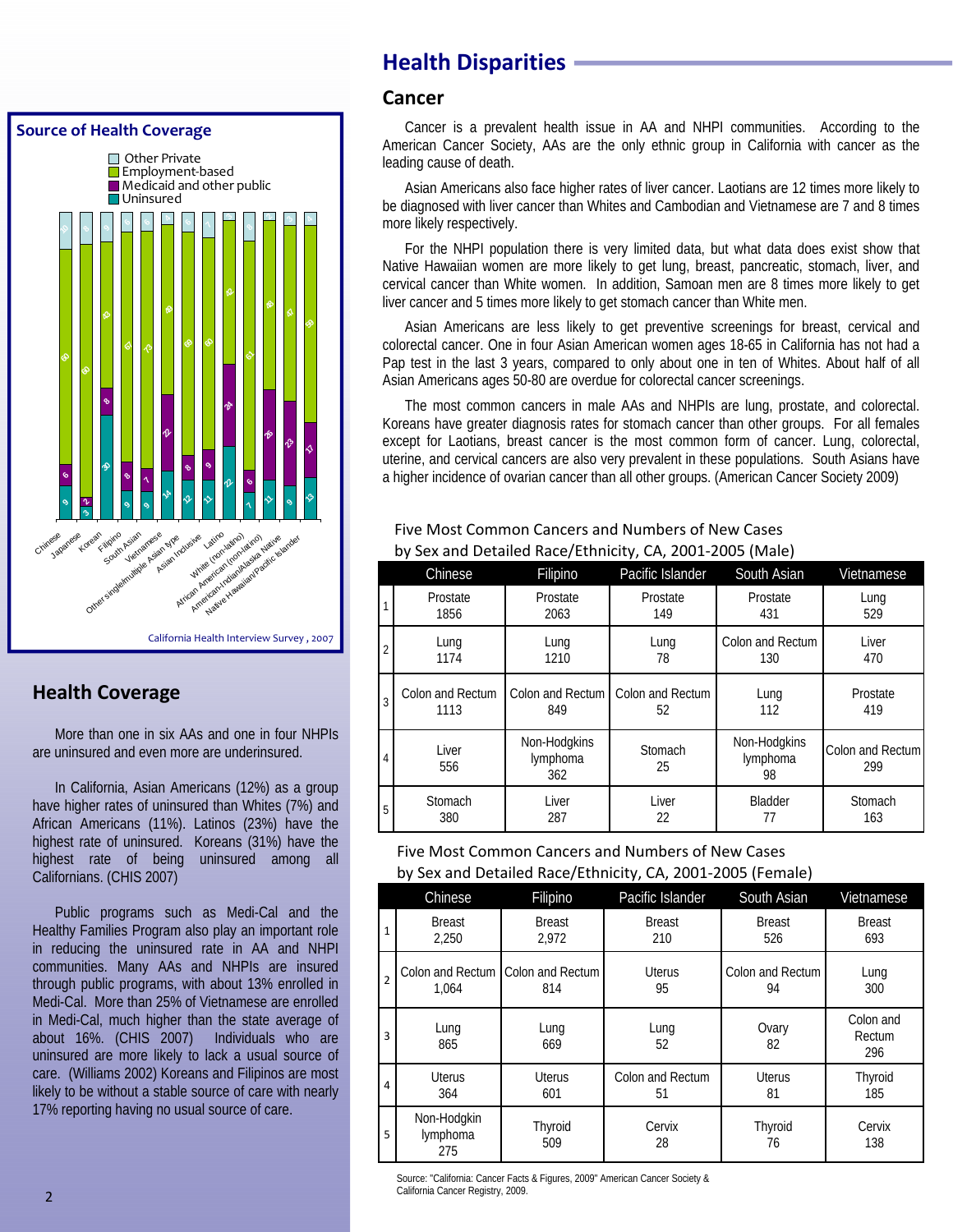### **Diabetes**

 More than 1 in 10 AAs and NHPIs between the ages of 50 and 64 in California have been diagnosed with diabetes. The rate was even higher for AAs and NHPIs over age 65 (15.3%). Rates of diabetes are especially high for overweight and obese AAs, with more than 40% overweight diagnosed with diabetes and 43% borderline or pre-diabetic. (UCLA Center for Health Policy Research 2003)

#### **Mental Health**

 Mental health can be a taboo subject in many AA and NHPI communities, but these issues do exist, particularly among recent refugee populations.

 Data on the mental health status of AAs and NHPIs is extremely limited. Studies have documented the high rates of mental disorders, particularly post-traumatic stress disorder and depression, among Southeast Asian adult and youth refugees. In 2007, 6% of AAs reported they had experienced psychological distress, but only 4% sought help from a health professional for an emotional problem. (CHIS 2007) The U.S. Surgeon General noted in 2001 that nearly half of Asian Americans, Native Hawaiians and Pacific Islanders have problems accessing mental health services because of the lack of providers with appropriate language skills. (U.S. Surgeon General 2001)

 Pacific Islanders have the third highest rate of suicide in California according to the California Department of Public Health, and AAs have the fifth highest death rate due to suicide. (Schwarzenegger, Belshe and Mayberg 2008) Asian American girls have the highest rates of depressive symptoms of all racial groups and the highest suicide rate among all women between the ages of 15 and 24 years. (Schoen, Davis, and Scott Collins et al 1997)

#### **Domestic Violence**

 Between 41% and 60% percent of Asian women report experiencing domestic violence (physical and/or sexual) during their lifetime. (API Domestic Violence Institute) Though statewide data regarding domestic violence is not disaggregated nor widely reported, there are a few local studies that highlight domestic violence in certain AA and NHPI communities in California.

 In a National Asian Women's Health Organization (NAWHO) study of 336 Asian American women who reside in the San Francisco and Los Angeles area, 27% of the respondents reported emotional abuse by an intimate partner. (NAWHO 2002)

 More than three out of five women in an interview of 211 Japanese immigrant women and Japanese American women in Los Angeles County reported some form of physical, emotional or sexual partner violence that they considered abusive. (Yoshihama, M. 1999)

 Three out of five women killed in domestic violence-related homicides in San Francisco County in 1999 were Filipina, though Filipinos represent 5.2% of the county's population. (Family Violence Project 1999)

#### **HIV/AIDS**

 Although Asian Americans, Native Hawaiians, and Pacific Islanders comprise less than 1% of all reported AIDS cases in the United States, the U.S. Centers for Disease Control and Prevention has recognized Asians Americans and Pacific Islanders as an emerging risk group due to significant increases in HIV infections and AIDS cases.

 In California, nearly 5,000 cumulative HIV/AIDS AA and NHPI cases have been reported. (California Dept. of Public Health 2008) Nearly 25% of the AA and NHPI HIV/AIDS cases reported in California were Filipinos.

 Issues of stigma around HIV/AIDS may account for the relatively small number of cases reported. There still remains a silence about the growing impact of HIV/AIDS in Asian American, Native Hawaiian and Pacific Islander communities. (APIAHF 2007)



### **Workforce Diversity**

 By the year 2030, the United States will become a majority minority population. A diverse healthcare workforce is critical to improving access to quality care, access to culturally and linguistically competent care, and patient choice and satisfaction for minority communities.

 Currently, more than three quarters of physicians are White. Although statistics suggest that Asian Americans as a whole are well-represented among physicians, a comprehensive look at the healthcare workforce reveals that many groups are poorly represented. The California Medical Board found that there are shortages of many AA and NHPI subgroups in California's physician workforce: less than 0.05% of California's physicians were Cambodian, Laotian, Hmong or Samoan.

 Data on AAs and NHPIs in other health professions is limited, but available data suggests that Asian Americans, Native Hawaiians and Pacific Islanders are underrepresented as nurses, psychologists, health service researchers, and in many other allied health professions.